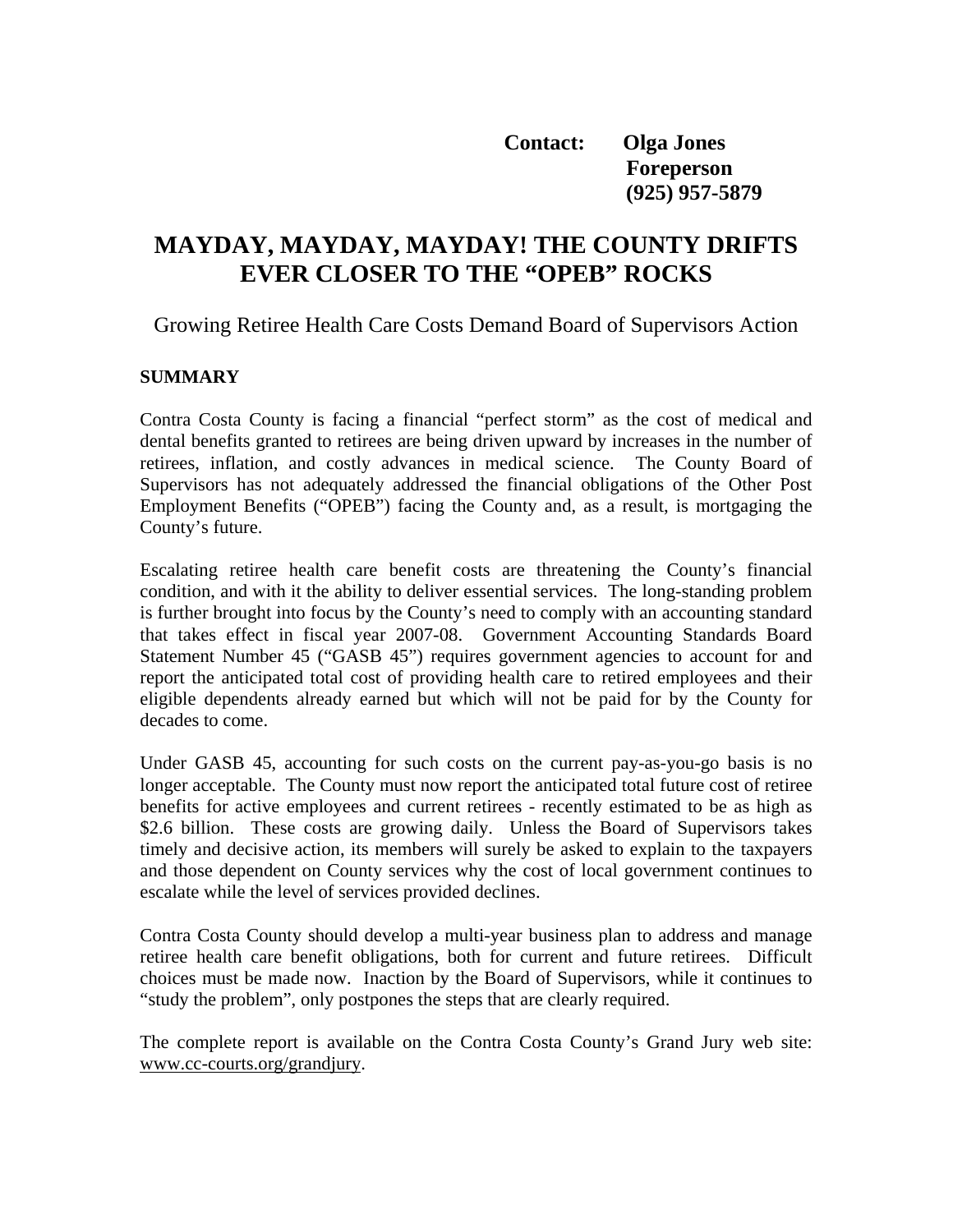## **CONTRA COSTA COUNTY GRAND JURY REPORT 0708**

# **MAYDAY, MAYDAY, MAYDAY! THE COUNTY DRIFTS EVER CLOSER TO THE "OPEB" ROCKS**

## Growing Retiree Health Care Costs Demand Board of Supervisors Action

## **TO: Contra Costa County Board of Supervisors**

### **BACKGROUND**

Contra Costa County ("County") provides its current employees, qualified retirees, and eligible dependents with a choice of medical and dental care benefits. Under existing eligibility rules, governed by various labor agreements or Board of Supervisor ("BOS") resolutions, retirees are entitled to the same health care benefit packages as active employees.

The County has for years paid and accounted for its share of current retirees health insurance premiums out of each fiscal year's budget on a cash basis, also known as payas-you-go. Such future financial obligations are collectively referred to as Other Post Employment Benefits ("OPEB"), to distinguish them from pension obligations. Similar to pension benefits, retiree health care benefits are earned while employees are working for the County and are received following retirements. However, unlike pension benefits, the County has made no attempt to account for or fund the estimated cost of retiree health care coverage.

What is new about the OPEB obligation is that beginning with fiscal year 2007-08, the estimated future accumulated health care benefit costs must be reported in the County's "Comprehensive Annual Financial Report". Government Accounting Standards Board Statement Number 45 ("GASB 45") defines this requirement.

Contra Costa County's estimated \$2.6 billion OPEB liability is approximately four times the County's combined outstanding debt. The current debt burden already places the County into the lowest 25% of California counties ranked in order of their declining financial health. This low ranking likely will be further depressed following the recognition of the OPEB liability that remains an obligation to the County regardless of whether or not this liability is reported. The combined liabilities of outstanding debt and unfunded OPEB liability is certain to be considered by the financial rating agencies in evaluating the future credit worthiness of the County.

GASB 45 did not create the liability. GASB 45 sets a standard that requires the accounting and reporting of the resulting liability. The liability has been growing over the years as increasing numbers of retirees receive health care benefits.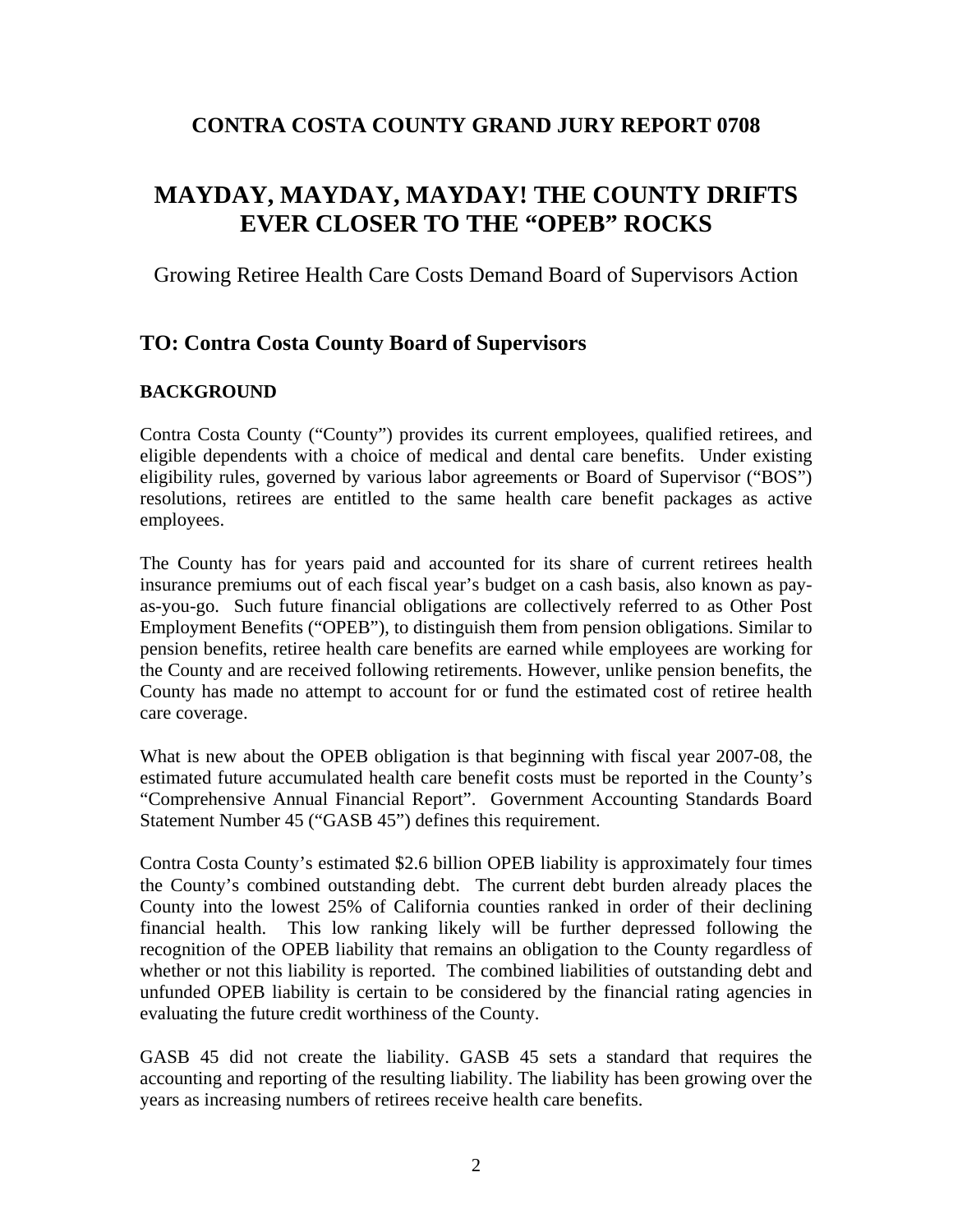The OPEB unfunded liability is a major financial threat to the County. The Board of Supervisors has the responsibility to address this issue for the employees, taxpayers, residents, and those dependent on County services.

Contra Costa County's growing OPEB problem was brought to light by a Grand Jury report three years ago and subsequent Grand Jury reports have focused more attention on the issue. Few significant corrective actions have been taken to date. The Board of Supervisors continues to "study the problem" while the unfunded liability of over \$2.6 billion grows with each passing day.

## **FINDINGS**

- 1. The Contra Costa County Board of Supervisors has the responsibility to resolve the County's unfunded OPEB liability issues.
- 2. In April 2001, an independent actuarial firm report to the County identified the unfunded OPEB liability for County retirees.
- 3. The subject of the unfunded OPEB liability has been the topic of three previous Contra Costa County Grand Jury reports:
	- Report No. 0404, "Take Action Now to Reduce Costs of Retiree Health Insurance" issued in 2004.
	- Report No. 0508, "Code Blue: County Health Care Costs" issued in 2005.
	- Report No. 0606, "County Ignores Retiree Health Costs: The Financial Tidal Wave" issued in 2006.
- 4. In 2006, an outside consultant hired by the County issued a report that suggested the County set aside \$216 million annually for the next 30 years to close the unfunded health care obligation gap.
- 5. In April 2007, the Board of Supervisors gave preliminary approval to a fiscal year 2007-08 budget that provides only \$33 million (vs. \$216 million) to cover the cost of health care benefits for the County's retirees and their eligible dependents.
- 6. The County provides combined medical and dental plan benefits to active employees, qualified retirees, and dependents of both groups. The County subsidizes most of the health care insurance premiums at rates varying from 80% to 98% for the medical plans and from 78% to 98% for the dental plans.
- 7. The County provides combined medical and dental plan benefits to approximately 7,800 active employees, 4,200 retirees, 330 surviving spouses of retirees and 16,000 reported dependent spouses, children and domestic partners for active and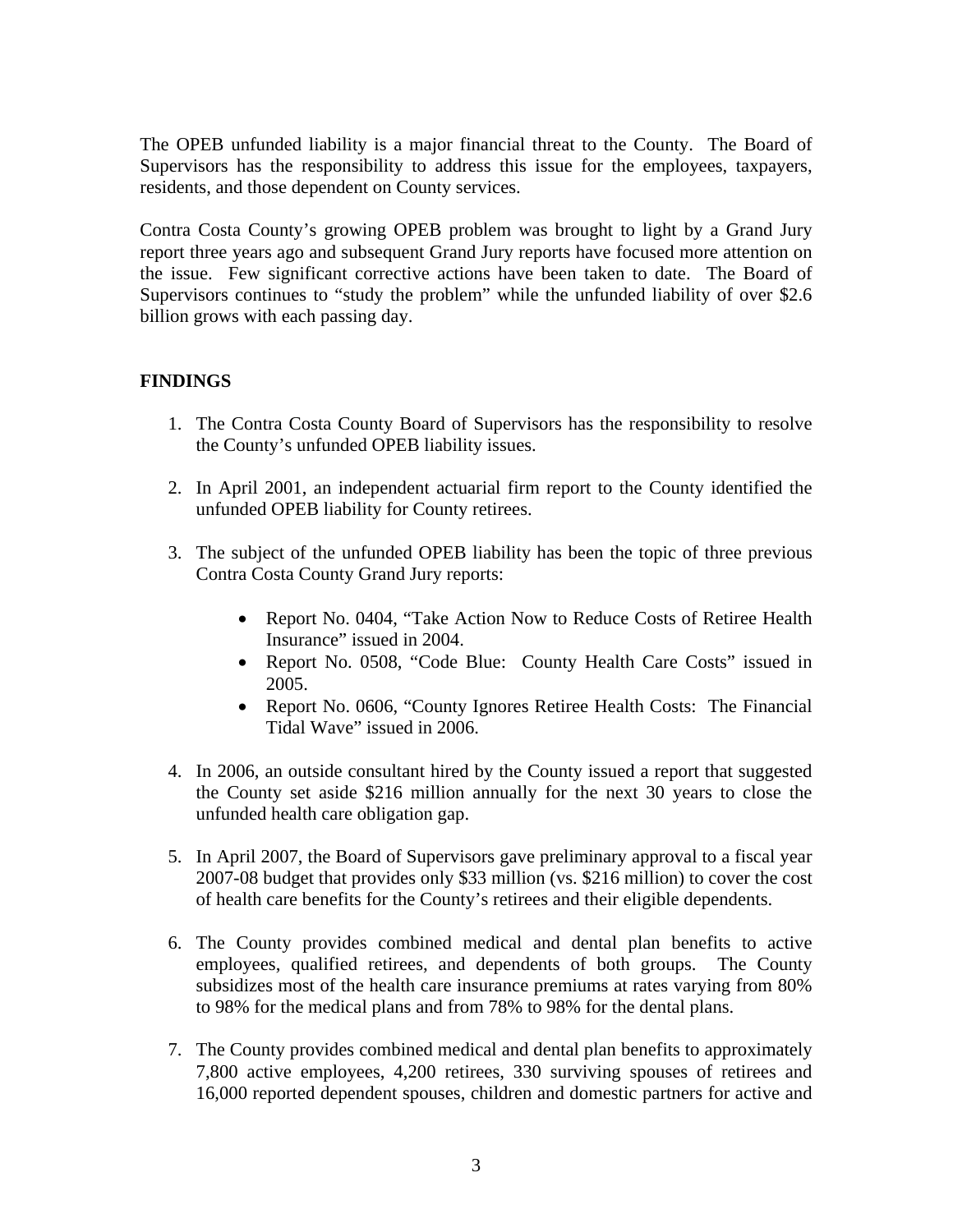retired employees. Approximately 28,000 individuals currently rely on the County for employment related health care benefits.

- 8. Health care coverage for County retirees is a benefit of employment earned during employment and largely paid for by the County after retirement.
- 9. The County does not currently require retirees to secure Medicare Part B medical coverage once they reach Medicare-eligible age, but allows them to continue to rely on the County's medical and dental health benefit plans available to active employees as their primary coverage.
- 10. County deputy sheriffs, firefighters, and their dependents are not covered by the County's medical and dental plans. These "safety" employees participate in the California Public Employees Retirement System ("CalPERS") medical and dental plans under the terms of their labor contracts with enrollment conditions set by CalPERS. The County subsidizes the CalPERS insurance premiums at a rate comparable to that paid on behalf of other County employees.
- 11. Like many other public employers, the County reports the cost of retiree health benefits in their "Comprehensive Annual Financial Reports" during the employee's retirement years when the health insurance benefits are received by the retiree (cash basis, also known as "pay-as-you-go" or "PAYGO"), rather than during the employee's active service when the benefits are earned (accrual basis).
- 12. Retiree medical benefit costs, using the PAYGO basis of accounting, have been growing at approximately 15%, compounded annually, for the last five years growing from \$15.9 million in fiscal year 2001-02 to \$32.4 million for the current fiscal year 2006-07. This growth is more than double the rate of overall County expenditures and two-and-a-half times faster than revenue growth over the same period.
- 13. Governmental Accounting Standards Board Statement Number 45 ("GASB 45"), "Accounting and Financial Reporting by Employers for Post-Employment Benefits Other Than Pensions," sets an accounting standard analogous to the governmental pension accounting standard. This standard requires the calculation and disclosure of an unfunded liability for government employee retiree health care benefits similar to the method already in place for recognizing the cost of government employee pensions.
- 14. GASB 45 accounting standards become effective with the County's fiscal year 2007-08, which begins July 1, 2007. Under these standards, the County must:
	- Disclose the unfunded liability for health benefits (and other postemployment benefits other than pensions, that continue to be disclosed separately) that have been earned by all active and retired employees.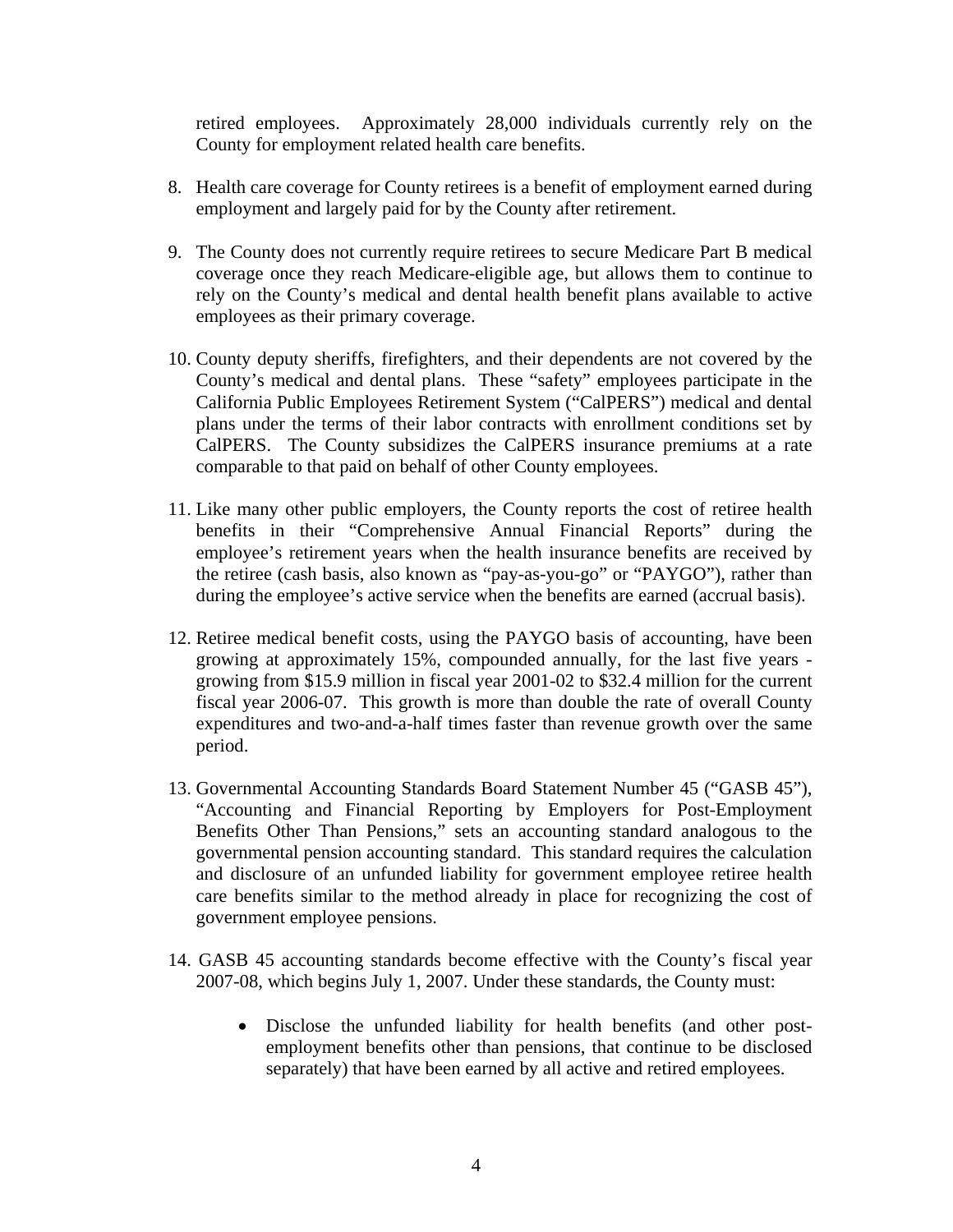- To the extent they remain unfunded, increase its annual health care benefit cost to include the normal cost of benefits as they are earned, plus an amount that amortizes (funds over time on a systematic basis) the unfunded liability over a period not to exceed 30 years.
- Disclose the County funding policy for medical and dental benefits earned by active and retired employees to date and report this resulting liability.
- 15. An independent actuarial firm hired by the County analyzed the County's OPEB unfunded liability as of January 1, 2006 using two discount rate assumptions: (1) 4.5%, which relates to the current PAYGO method and (2) 7.9% which reflects the economics of a funded trust plan based on GASB 45. The results follow:

#### **Contra Costa County Retiree Health Care Costs (Dollars in Millions)**

|                   |                        | Annual Required Contribution <sup>3</sup> |                   |                           |
|-------------------|------------------------|-------------------------------------------|-------------------|---------------------------|
| Discount          | Unfunded               | Liability                                 | Normal            | Total                     |
| Rate <sup>1</sup> | Liability <sup>2</sup> | Amortization <sup>4</sup>                 | Cost <sup>5</sup> | Contribution <sup>6</sup> |
|                   |                        |                                           |                   |                           |
| 4.5 %             | \$2,571                | \$86                                      | \$130             | \$216                     |
|                   |                        |                                           |                   |                           |
| 7.9%              | 1,425                  | 48                                        | 55                | 103                       |

Notes: 1) <u>Discount rate</u> is the annual rate by which future payments are adjusted to reflect the current value of the obligation; 2) Unfunded liability refers to the total current value of a stream of future payments for which money has not been set aside; 3) Annual Required Contribution consists of the Normal Cost plus a portion of the total unfunded accrued actuarial liability amortization for the year; 4) Liability Amortization is the annual payment necessary to pay off a specific liability over a fixed period of time, in this case 30 years; 5) Normal cost is amount necessary to meet the current expense of the benefit earned during the period regardless of when the amount will be paid; and 6) Total Contribution consists of the Liability Amortization and Normal Costs.

- 16. Options to address the OPEB liability discussed to date by the County's consultant and County staff in public meetings include:
	- Continue the current PAYGO funding method that will minimize the short-term budget impact but will have long-term budget implications as deferred health care benefit costs continue to accelerate and current costs, earned by active employees, are added to the liability.
	- Modify the existing medical and dental benefit plans by changing eligibility requirements, coverage amounts, deductibles, co-pays, coinsurance, changing the amount the County contributes towards coverage and the separation of the health care costs incurred by the active employees and retired participants.
	- Establish and partially pre-fund an irrevocable trust that will enable the County to reduce reported liability and Annual Required Contribution by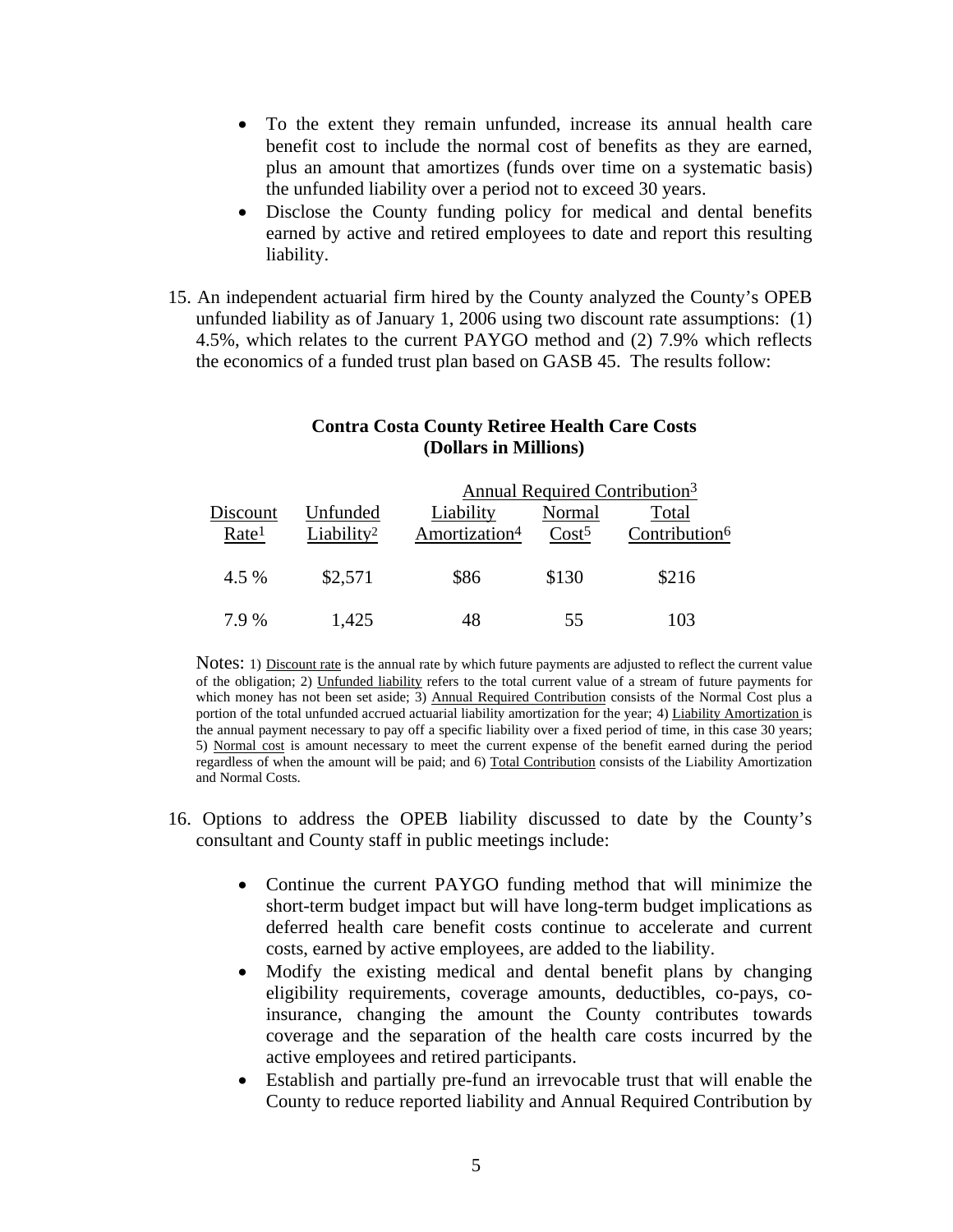allowing the County to use a higher discount rate. (An irrevocable trust is a separate legal entity created to hold assets dedicated to meeting the obligations to the entitled beneficiaries of the trust.)

- Combining options by modifying the current health care plans and conditions of retirement coverage plus partially pre-funding the existing liability using an irrevocable trust.
- 17. Creating an irrevocable trust to secure the pre-funded assets against other uses, and funding it annually, would minimize the reported liability and reduce the required minimum annual amortization amount.
- 18. The County does not currently have a separate irrevocable trust for paying retiree health benefits.
- 19. According to the "Comprehensive Annual Financial Report" as of June 30, 2006, the County's debt limit (five percent of valuations subject to taxation) was \$6.6 billion. The total amount of debt applicable to the debt limit was \$0.7 billion, net of assets in the debt service funds and other deductions allowed by law. This would enable the County to issue an additional \$5.9 billion of debt.
- 20. The County has issued pension obligation bonds to lock in interest rates significantly below the discount rate used by the Contra Costa County Employees Retirement Association Trust, thereby reducing the annual payment due from the County. As of June 30, 2006, \$667 million of pension obligation bonds were still outstanding. The history of previous successful pension obligation bond issues follows:
	- In 1994, the County issued \$337 million in taxable pension obligation bonds.
	- In 2001, the County restructured these bonds with a new issue in the amount of \$107 million.
	- In April 2003, the County issued \$323 million in taxable pension obligation bonds.
	- In July 2005, the Contra Costa County Fire Protection District issued \$130 million in taxable pension obligation bonds.
- 21. Federal and state reimbursements for mandated services (e.g., health and social) provided by the County account for approximately 55% of the County's total operating budget. Federal and state guidelines that establish the principles and standards for allowable reimbursements include some pre-funding costs. However, the extent to which pre-funded health benefit costs are reimbursable by the federal and state governments has not yet been formalized.
- 22. Credit rating agencies have indicated that management of the retiree health care liability will influence credit ratings for public agencies. Contra Costa County,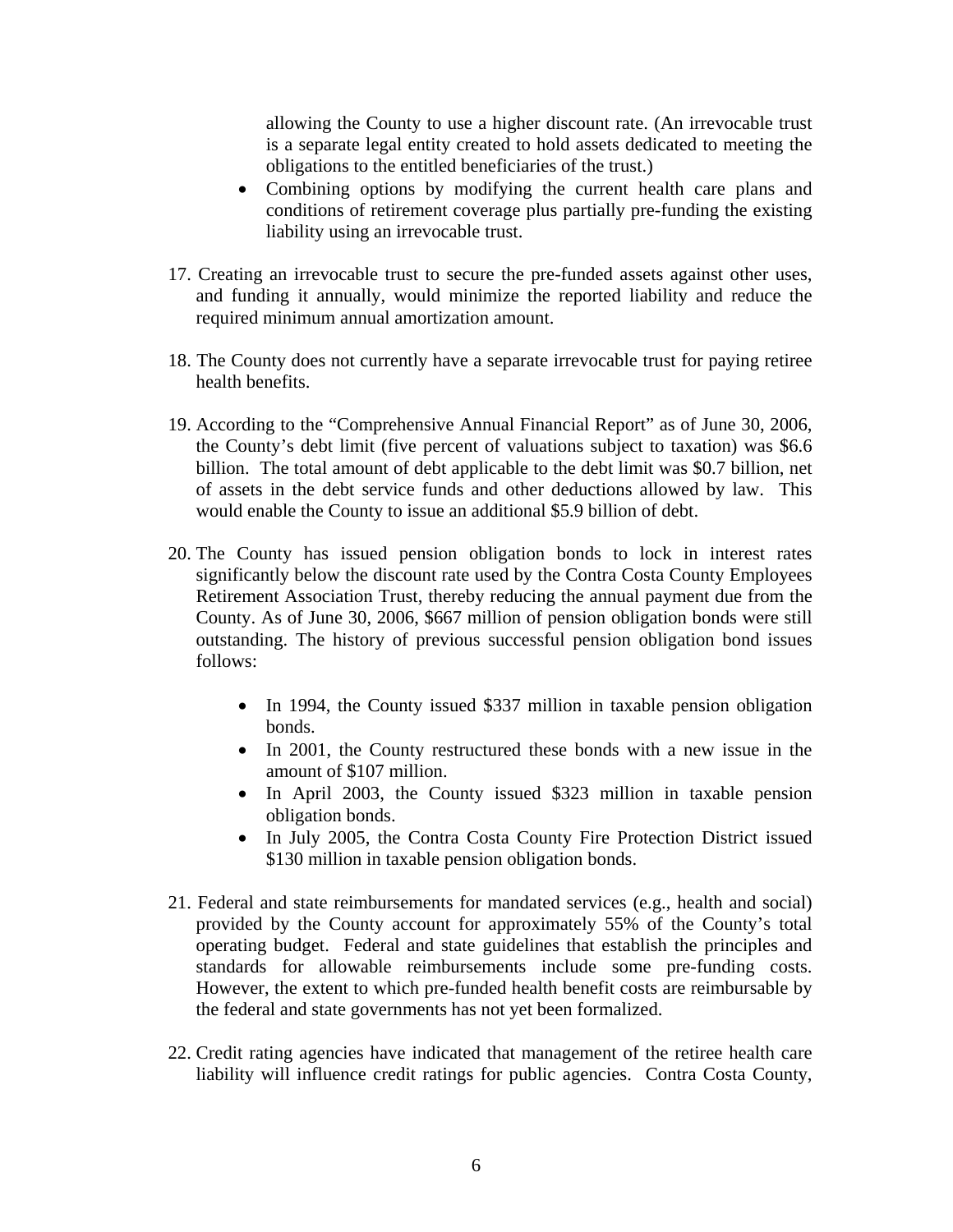like other counties, cities and special districts, and even states, are likewise required to report unfunded OPEB liability, if they follow GASB 45.

- 23. An outside consultant hired by the County has advised that the credit rating agencies will look favorably on public agencies that develop mitigation plans and demonstrate progress in implementing those plans to address the OPEB liability.
- 24. County employees, other than safety employees (deputy sheriffs and firefighters), employed on or after January 1, 2007, must have worked for the County for 15 years, and have retired directly from the County, to receive retiree health care benefits.
- 25. The County does not segregate the costs of medical and dental plan coverage for active employees and retirees. Instead, it combines or "pools" the costs for both groups and calculates a common or "blended" premium rate that is applied to all eligible parties. This has the effect of masking the higher health care costs for retirees and means the active employees, with their relatively lower health care requirements, subsidize a portion of the higher cost of providing benefits to retirees.
- 26. When Medicare Part B medical benefits are assigned to the County's insurance carriers, Medicare becomes the primary provider, leaving the County responsible only as a secondary provider. Retirees covered by Medicare are given credit for Medicare Part B premiums they pay directly to Social Security. Medicare health benefits are not uniformly assigned to the County's health plan carriers to help pay for the participants' medical care. The current coverage rules result in higher costs being absorbed by the County.

## **RECOMMENDATIONS**

The 2006-07 Contra Costa County Grand Jury recommends that the County Board of Supervisors:

- 1. Identify the County's legal obligation to provide medical and dental care to retired employees and to what extent the obligation can be modified for active employees and retirees.
- 2. Negotiate with collective bargaining units, and implement for non-represented County employees, stricter health care benefit plan options to help stabilize current costs and limit future open ended obligations. Plan changes should consider more limited coverage, increased premium sharing by retired employees, a cap on the County's premium contributions, increased patient deductibles and co-payments and reduced annual and/or lifetime maximums.